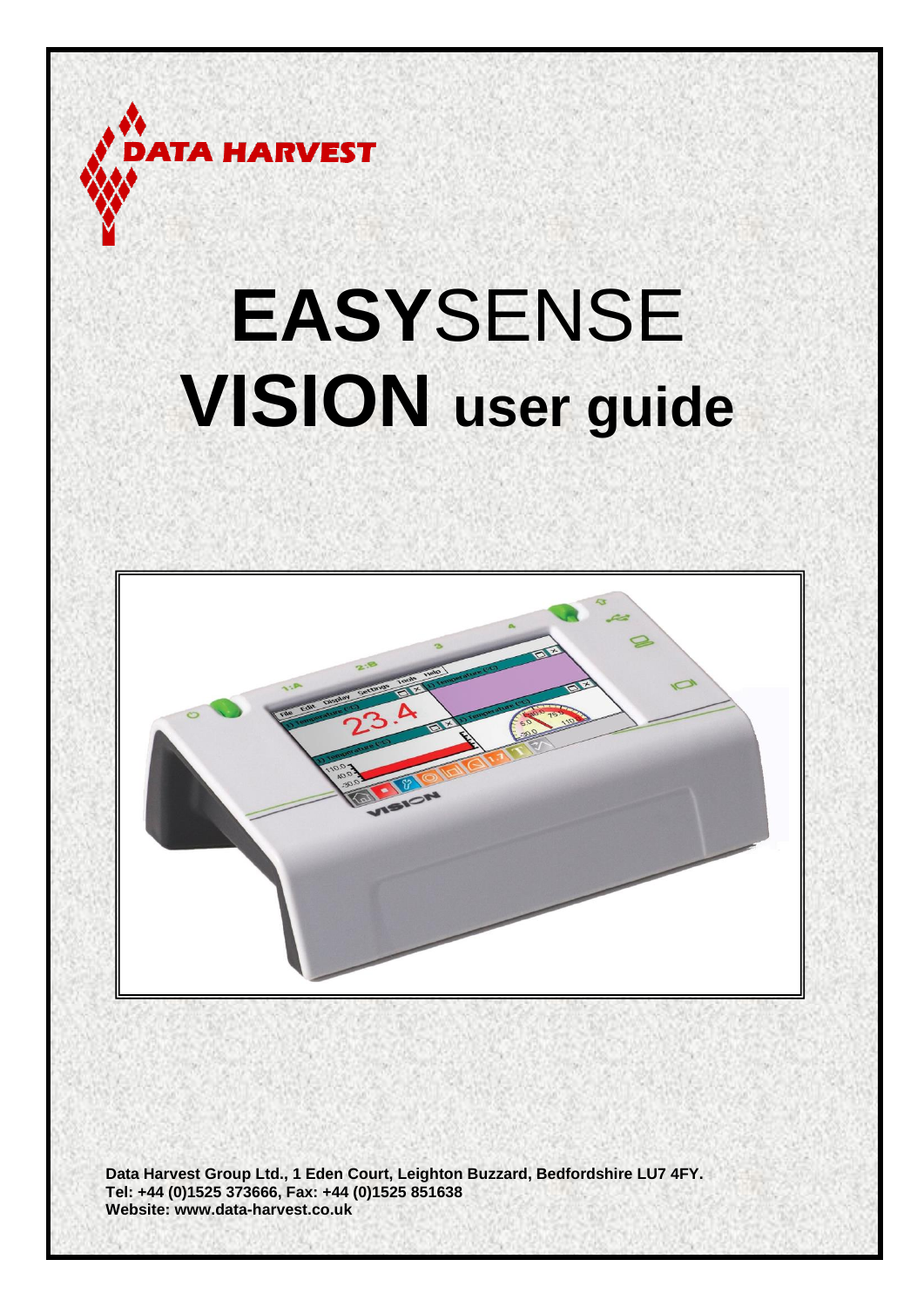## **CONTENTS**

| Using VISION as an interface (controlled by the EasySense software |  |
|--------------------------------------------------------------------|--|
|                                                                    |  |
|                                                                    |  |
|                                                                    |  |
|                                                                    |  |
|                                                                    |  |
|                                                                    |  |
|                                                                    |  |
|                                                                    |  |
|                                                                    |  |
|                                                                    |  |
|                                                                    |  |
|                                                                    |  |
|                                                                    |  |
|                                                                    |  |
|                                                                    |  |
|                                                                    |  |
|                                                                    |  |
|                                                                    |  |
|                                                                    |  |
|                                                                    |  |
|                                                                    |  |
|                                                                    |  |
|                                                                    |  |
|                                                                    |  |
|                                                                    |  |
|                                                                    |  |
|                                                                    |  |
|                                                                    |  |
|                                                                    |  |
|                                                                    |  |
|                                                                    |  |
|                                                                    |  |
|                                                                    |  |
|                                                                    |  |

This manual contains a brief description of using VISION with the **EASY**SENSE software. Full information is available in the **EASY**SENSE VISION software guide D0234. An updated version of this guide maybe available at [www.data-harvest.co.uk.](http://www.data-harvest.co.uk/)

#### **Copyright**: all rights reserved.

This manual may be copied for use within the premises of the Licensee on condition that it is not loaned, sold or used outside the Licensee's premises.

Data Harvest's policy is to continually improve products and services, so we reserve the right to make changes without notice. It is acknowledged that there may be errors or omissions in this publication for which responsibility cannot be assumed. No liability will be accepted for loss or damage resulting from use of information contained in this manual or from uses as described.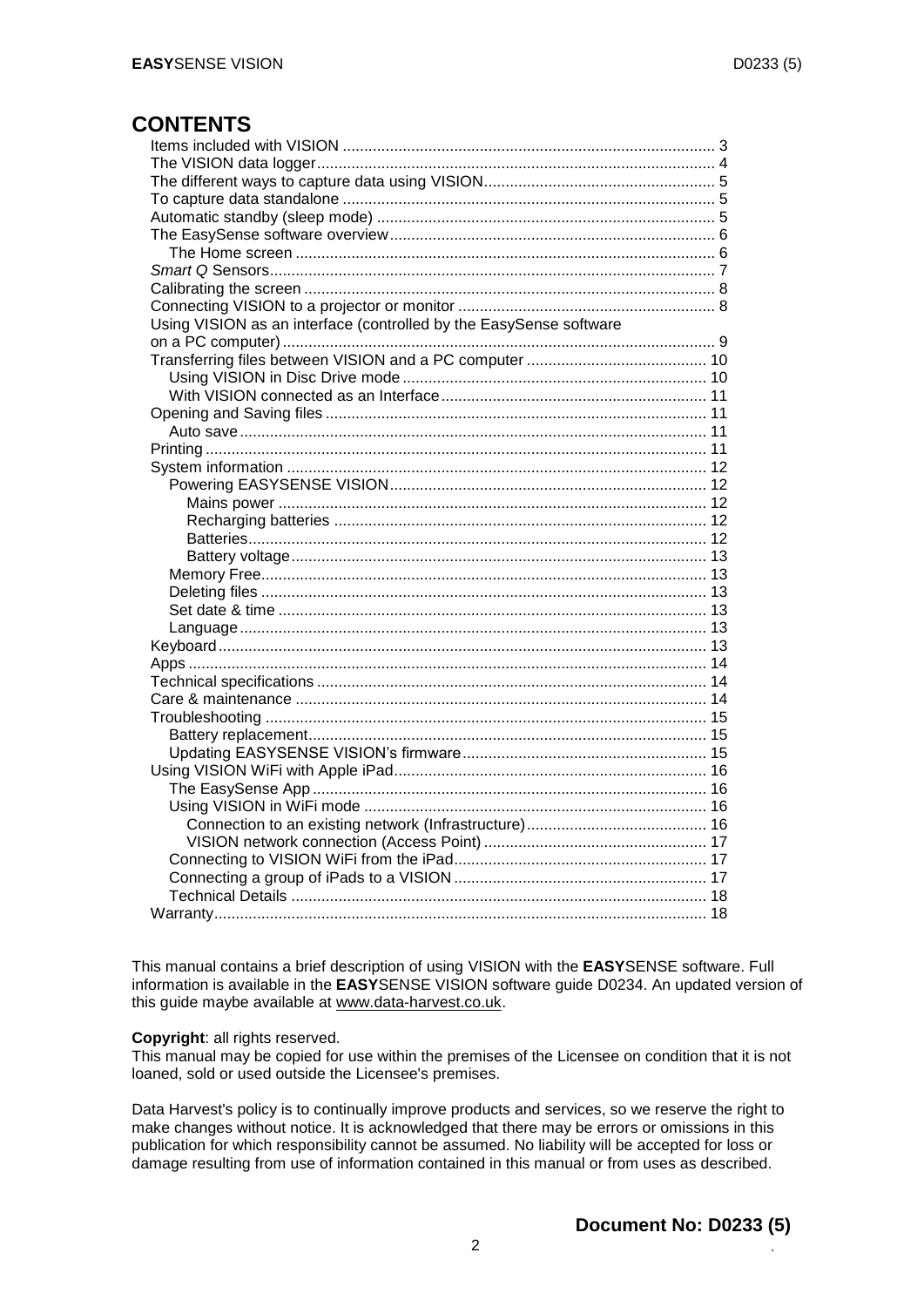#### **Upon receipt of your VISION logger:**

Connect VISION to its mains power supply overnight to charge the battery before use.

If screen taps are not accurate recalibrate the stylus control by using VISION's screen calibration utility (see [page 8\)](#page-7-0).

<span id="page-2-0"></span>

VISION will operate with most standard USB accessories:

- Mouse standard, mini, wired or wireless
- Keyboard
- USB Memory stick FAT format (NTFS formatted drives are not suitable).
- USB powered Port Hub V1.1 or V2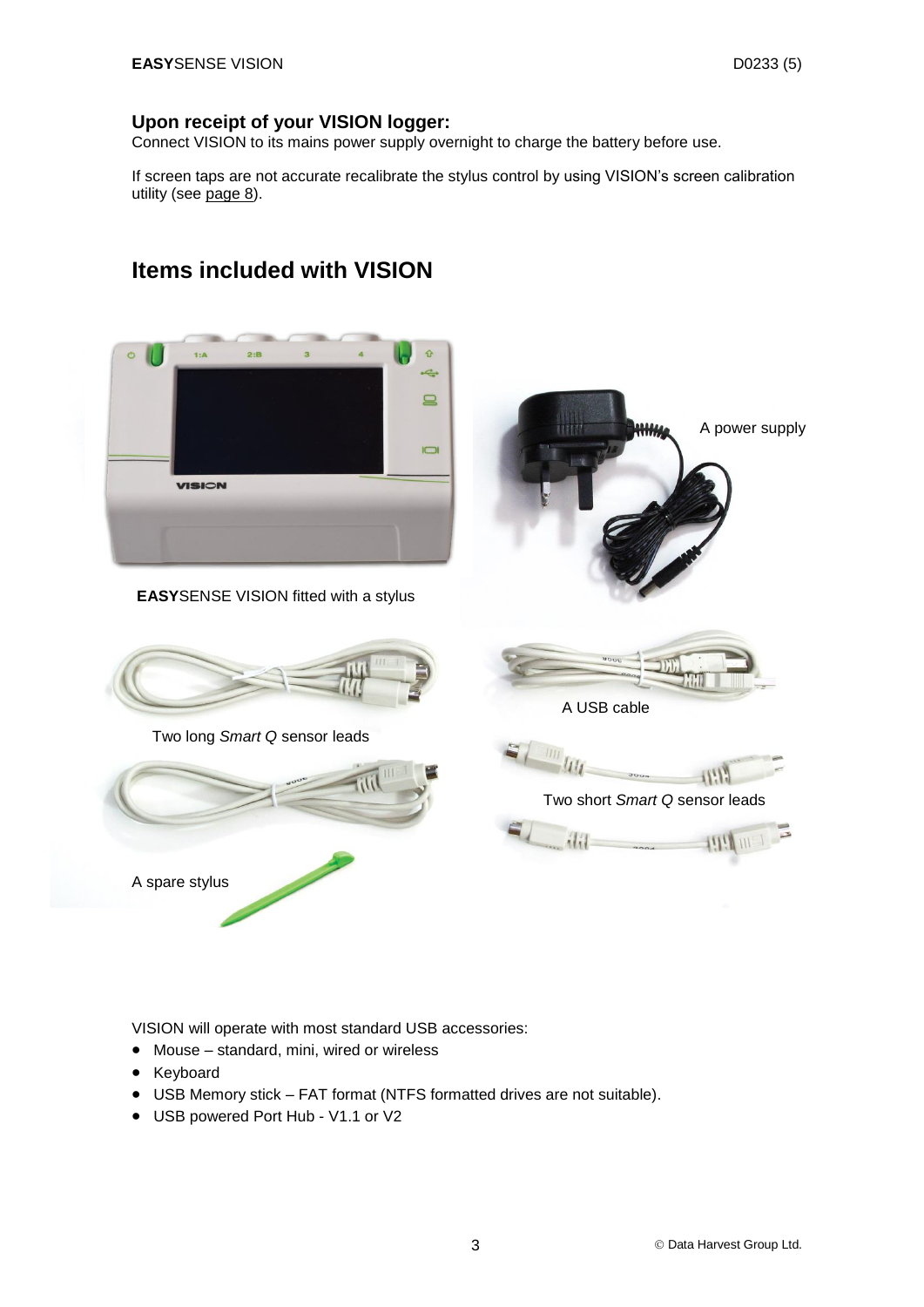## <span id="page-3-0"></span>**The VISION data logger**





**USB Host:** Use to connect a USB Mouse, Keyboard, Pen drive (memory stick), powered Hub, Printer (HP PCL compatible), etc.

#### **USB Client**

**VGA out** for connecting to a standard data projector or monitor

Connect VISION to a host computer via a USB lead to:

- Transfer captured data from VISION to the PC
- Use VISION as an interface and capture data using the **EASY**SENSE PC software

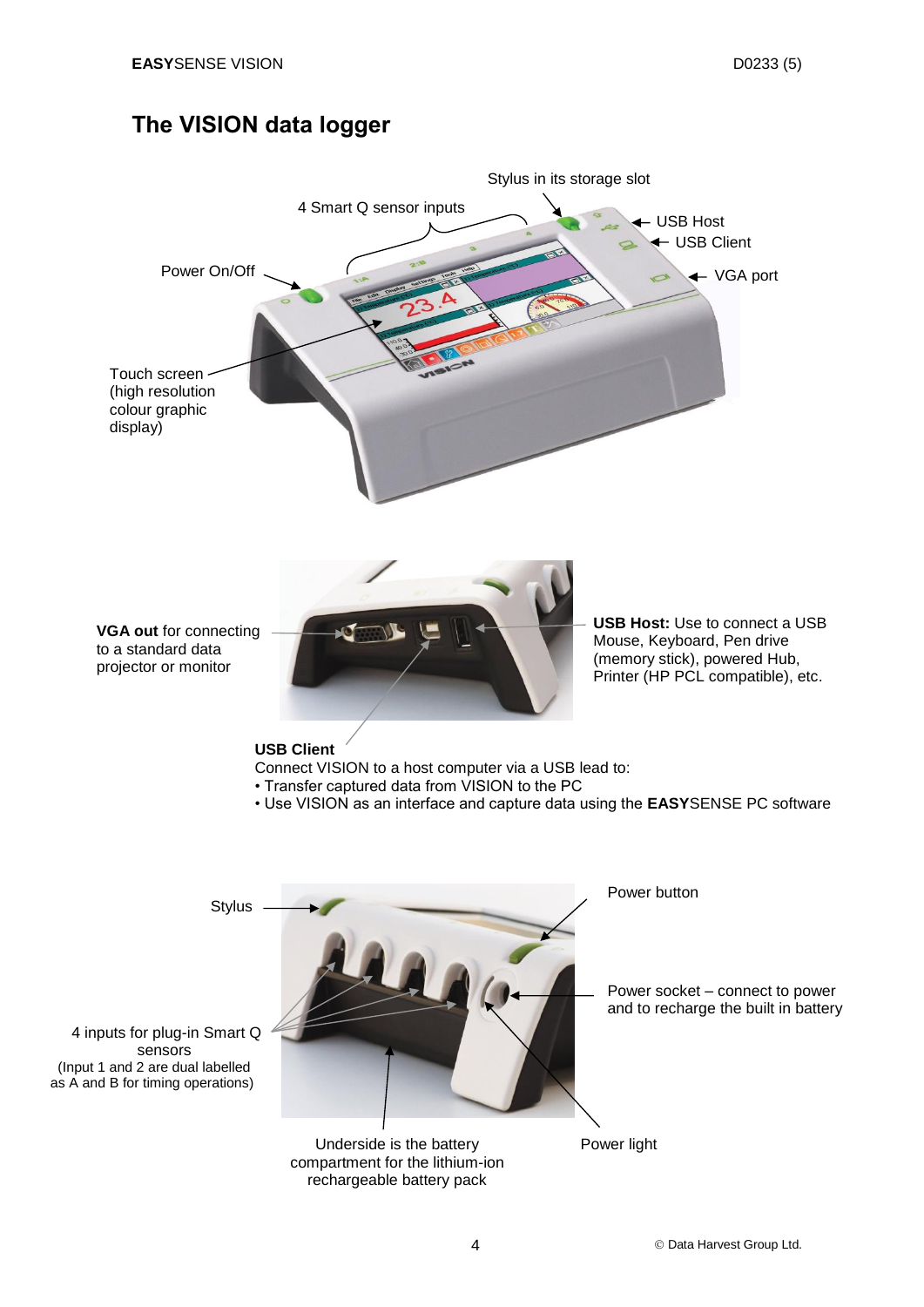## <span id="page-4-0"></span>**The different ways to capture data using VISION**

1. **Stand alone** – data collection and analysis is operated by a stylus, touch (finger tip) or a USB mouse.

Data is:

- a) Viewed on the graphical touch screen in Meter mode.
- b) Captured and analysed using one of the logging options i.e. EasyLog, SnapShot, Graph, Scope or Timing. The collected data can be saved and stored in user memory.
- c) Displayed to the whole class via a projector or monitor using the VGA out socket. See [page 8.](#page-7-1)

#### 2. **PC connected**

- a) As an interface (controlled by the EasySense software on the PC computer). See [page 9.](#page-9-0)
- b) Data saved on VISION can be opened in the EasySense PC software. See [page 10](#page-9-1) and [11.](#page-8-0)
- c) Workroom setup files can be transferred to and from VISION.
- d) Windows Explorer can be used to manage VISION's file storage area e.g. Delete, Copy, Rename, etc. See [page 10.](#page-9-1)

## <span id="page-4-1"></span>**To capture data standalone**

- Connect any *Smart Q* sensors to the inputs on VISION (see page 7 for more information).
- Ensure VISION has sufficient battery power or connect to its power supply (see [page 12](#page-11-5) for charging information).
- Short press the green power button (for a second) then release. If the screen remains blank VISION is powered down so press and hold down the power button until the starting screen appears.
- Select an experimental mode from the Home screen i.e. EasyLog, Graph, Meters, Scope, SnapShot or Timing.



## <span id="page-4-2"></span>**Automatic standby (sleep mode)**

If **EASY**SENSE VISION is **battery** powered and left user idle (no screen taps, button press or mouse movement) for more than

- 60 seconds its screen will automatically **dim**. Touch or tap the screen to return to full brightness.
- 90 seconds or more the screen will go **blank** (sleep mode). VISION will continue to record (if logging). To resume operation, touch or tap the screen, short press the green power button or move the mouse (if attached).

If the interval between samples is 10 seconds or more VISION will automatically use sleep mode and will wake each time it needs to take a reading.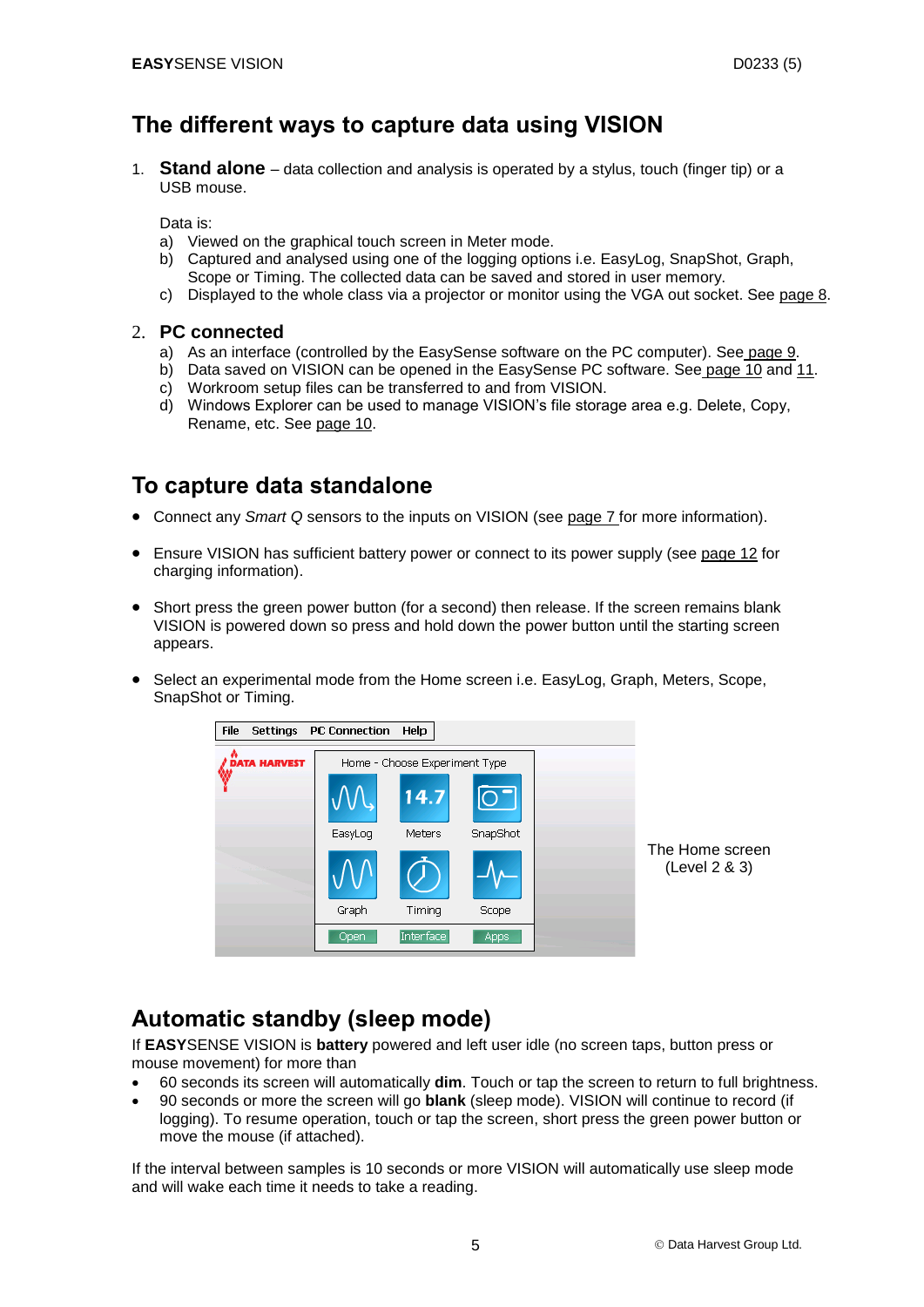## <span id="page-5-1"></span><span id="page-5-0"></span>**The EasySense software overview**

Detailed information is available in the **EASY**SENSE VISION software guide (DO234) available on from the Resources tab at [www.data-harvest.co.uk/vision.](http://www.dataharvest.co.uk/products.php?g=sci&ppg=sci&a=sec&ppa=sec&t=dl&code=2020)

#### **Select a User level**

The first time VISION is started a 'Select Program Level window may automatically open. Select a suitable user level - Level 1 is aimed at 'start' level (e.g. up to 9 years old), Level 2 is aimed at 'mid' level (e.g. 9 – 15 years old), Level 3 is aimed at 'exam' level (e.g.15 years plus).

**Note:** The program level can be altered once a logging option has been opened.

#### **The Home screen**



Home is the main navigation window, which contains the icons for all the logging options.The options available and the complexity of the toolbars and functions are altered by the user level selected.



#### **Meters**

The Meters window gives an introduction to sensors and how they respond to change. Up to four section displays can be open at any one time and they can be any combination of sensors and displays.

The program will open with live data from one sensor in a Numeric window. Click on the appropriate picture icon on the Menu bar to open other section displays i.e. Numeric, Gauge, Colour Change or Bar. To alter the sensor displayed in a section, tap & hold (or right click with a mouse) in the individual section window and select the sensor from the list.

Click on the **Stop** icon **that** to stop logging.



#### **EasyLog**

EasyLog will open pre-set to record sensor values **continuously** as a line graph until stopped. Click on the **Start** icon **the start** recording.

Logging will start with a time span of 30 seconds and when this has elapsed the time will double automatically. This will continue until the recording is stopped by clicking on the **Stop** icon.



#### **Snapshot**

Snapshot will open pre-set to record sensor values on demand (**manual sampling**) with a bar graph display.

Click on the **Start** icon **the start** recording. Click in the graph area to record the current value for each active sensor. Click on the **Stop <b>i** icon to stop data being recorded.



#### **Graph**

Graph is pre-set to record sensor values against a **chosen time span** as a line graph display. The window opens with the logging wizard from which the time span, interval between samples, start condition and triggers for the recording can be chosen. (The options available will depend on the level you have selected to work at). When the selection has been made, click on Finish.

Click on the **Start** icon **and the recording will start when the start condition you have selected is** met e.g. if None was the selected trigger then the recording will start as soon as the Start icon is clicked. The recording will stop when the selected time span has passed.

**Note:** If you want to stop a recording before it has run the full term, click on the Stop **in** icon.

Logging rates can be set from 50,000 samples per second (20 us interval) for capturing fast moving data) to 1 sample an hour (for long term experiments).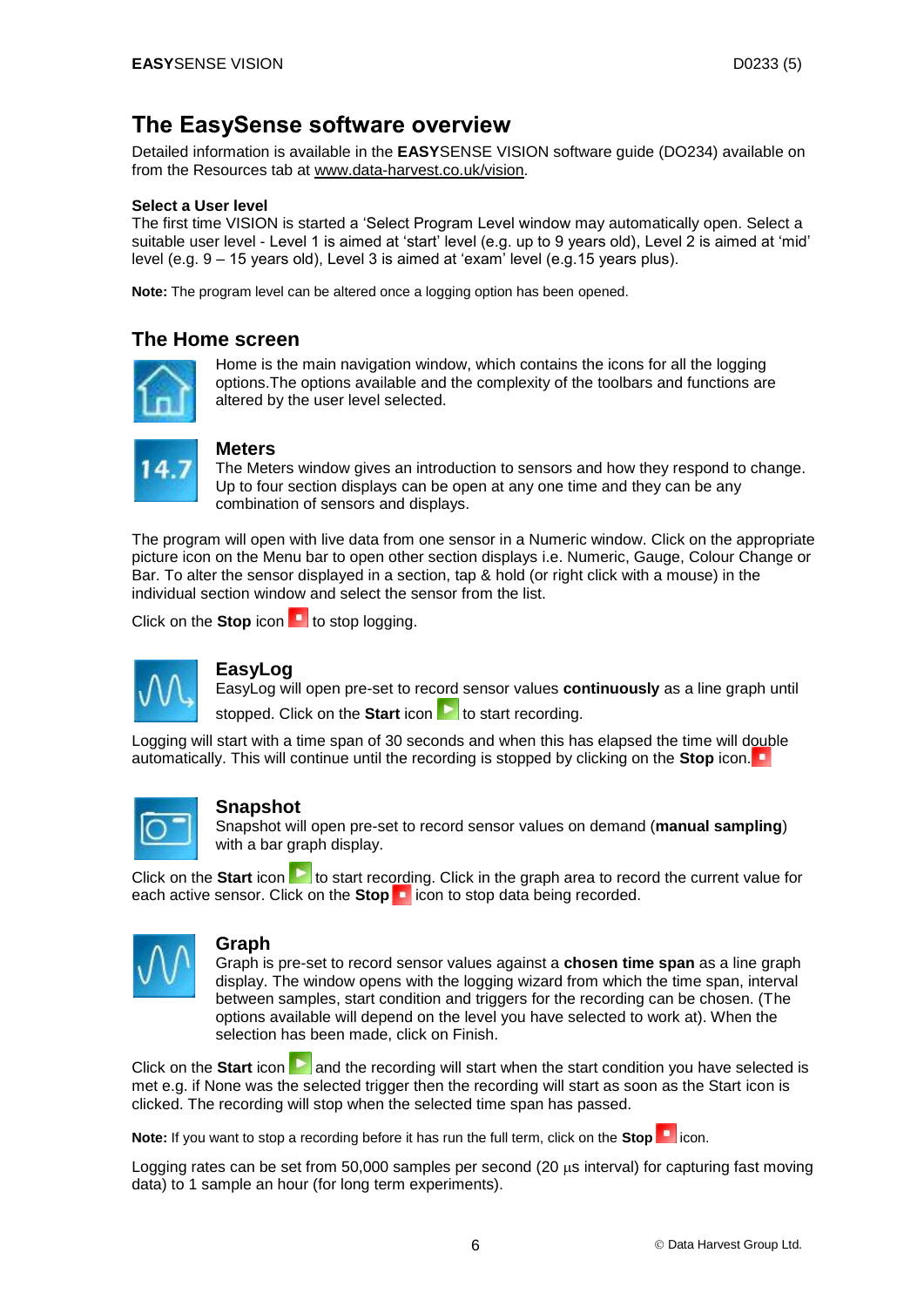

**Scope** *(User level 2 and 3 only)* The data from the sensor is redrawn continuously on the screen in a simple oscilloscope type display.

Click on the **Start** icon **but a** to begin recording. In roll mode the graph trace will be redrawn continuously on the screen until you click on the **Stop** icon **with the trace will 'freeze'**.

**Note:** Scope is not available when the User level is set to Level 1.



#### **Timing**

Timing is used to allow students to study Time, Velocity, Acceleration, Momentum and Kinetic Energy relationships using switch-type (digital) sensors such as Light gates.

Sensors **must** be connected to either input 1:**A** or inputs 1:**A** and 2:**B**.

A recording wizard will open with the options available to select before recording data. (The availability will depend on the level you have selected to work at). When the selection has been made, click on Finish.

Click on the **Start** incon and a reading will be displayed when a change is detected in a signal from the digital sensors.



#### **Open**

Use to load a previously saved data file. Locate the correct EasySense file (.SSL) and select OK. See page 11.



#### **Interface**

Use to connect VISION as an interface controlled by the EasySense software on the PC computer. See [page 9.](#page-9-0)



#### **Apps**

Use to open or manage other applications available on VISION e.g. the Periodic Table. See [page 14.](#page-13-0)

## <span id="page-6-0"></span>*Smart Q* **Sensors**

*Smart Q* Sensors are each equipped with a sophisticated microprocessor that greatly improves the sensor's accuracy, precision and consistency. The auto-identification circuitry simplifies set up procedures and allows for greater flexibility when logging data.

The four inputs on the top edge of VISION may be used with analogue and digital sensors. Both will be recorded side by side during logging operations.

Sensor inputs 1 and 2 are dual labelled as A and B. These inputs are for Timing operations when digital sensors must be connected to either input 1:A or input 1:A and 2:B.



Four sensor leads have been provided to connect *Smart Q* Sensors to the shaped input sockets on VISION.

*Smart Q* Sensors are available to purchase separately and are **not** supplied with VISION.



7 **Data Harvest Group Ltd.** Input socket Sensor cable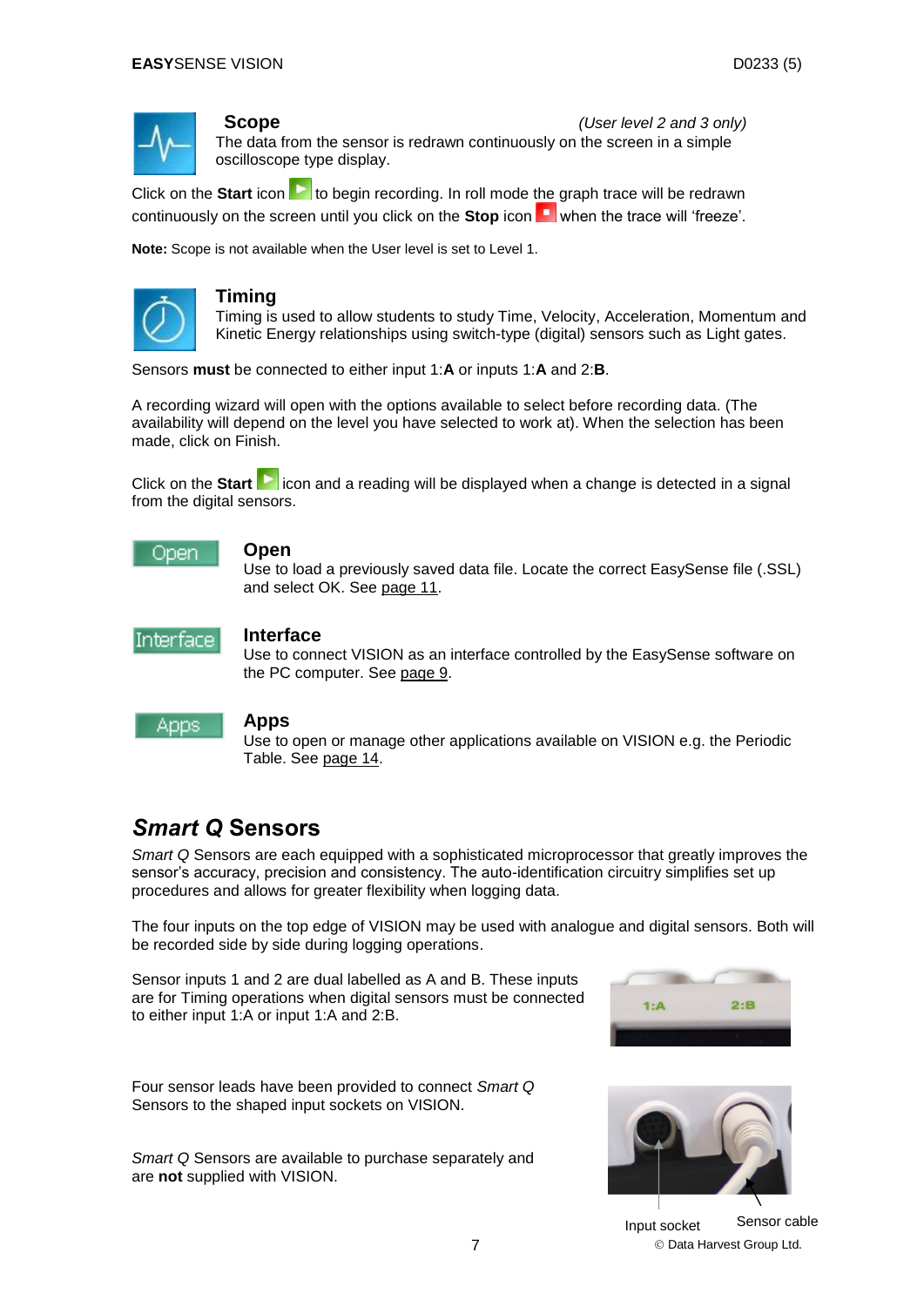<span id="page-7-1"></span>Sensors can be divided into two main types:

- 1. Analogue used to measure physical quantities such as temperature, sound, light, pH, etc.
- 2. Digital switch-type sensors for measuring ON/OFF conditions e.g. Light gates and Timing mats to calculate time, speed and acceleration.

Please contact your supplier or the Data Harvest website [\(www.data-harvest.co.uk\)](http://www.dataharvest.co.uk/products.php?g=sci&ppg=sci&a=sec&ppa=sec&t=sen&code=na&default=yes&mlev=7&show=7&title=Sensors) for up-to-date information on [Smart Q sensors.](http://www.dataharvest.co.uk/products.php?g=sci&ppg=sci&a=sec&ppa=sec&t=sen&code=na&default=yes&mlev=7&show=7&title=Sensors)

## <span id="page-7-0"></span>**Calibrating the screen**

If screen taps are not accurate recalibrate the screen using VISION's screen calibration utility.

From the **Settings** menu select **System Settings**.

**Settings** l x Memory Free Time and Date Undate 92.9 % 12:24:08 PM  $\left| \cdot \right|$ Update System Delete Files  $2/2/2006$ ⇂ **Battery Voltage** Display LCD Troubleshooting Change Reset Calibrate Screer **Factory Reset** Do it

- From the **Calibrate Screen** section select **Do it**.
- Enter **DHG2020** as the password.

Do it

**Password = DHG2020**

**Note:** The password is case sensitive, so make sure DHG is in capitals. This password cannot be changed by the user.

- Tap and hold the stylus on the centre of the target for about 4 seconds, when you release the tap the target will move (if not tap and hold firmly for longer). Repeat as the target moves around the screen (for the four corner positions).
- A message will indicate the new calibration settings have been measured, **tap anywhere** on the screen **to save the calibration** and exit.

**Note:** To cancel your attempt wait for 30 seconds without doing anything and the new settings won't be saved.

Tap on  $\overline{\times}$  to close System Settings.

## **Connecting VISION to a projector or monitor**

As VISION's LCD screen will be off when used with a VGA display device, you will need to connect a **mouse** to control VISION.



It is best to connect VISION to its **mains power supply** to prevent it going to sleep.

**Note:** If battery powered, ensure VISION is awake when connecting the VGA lead and use a screen tap to wake VISION from sleep (the mouse will not respond).

TIP: If the inaccuracy of screen taps makes this selection difficult use a USB mouse.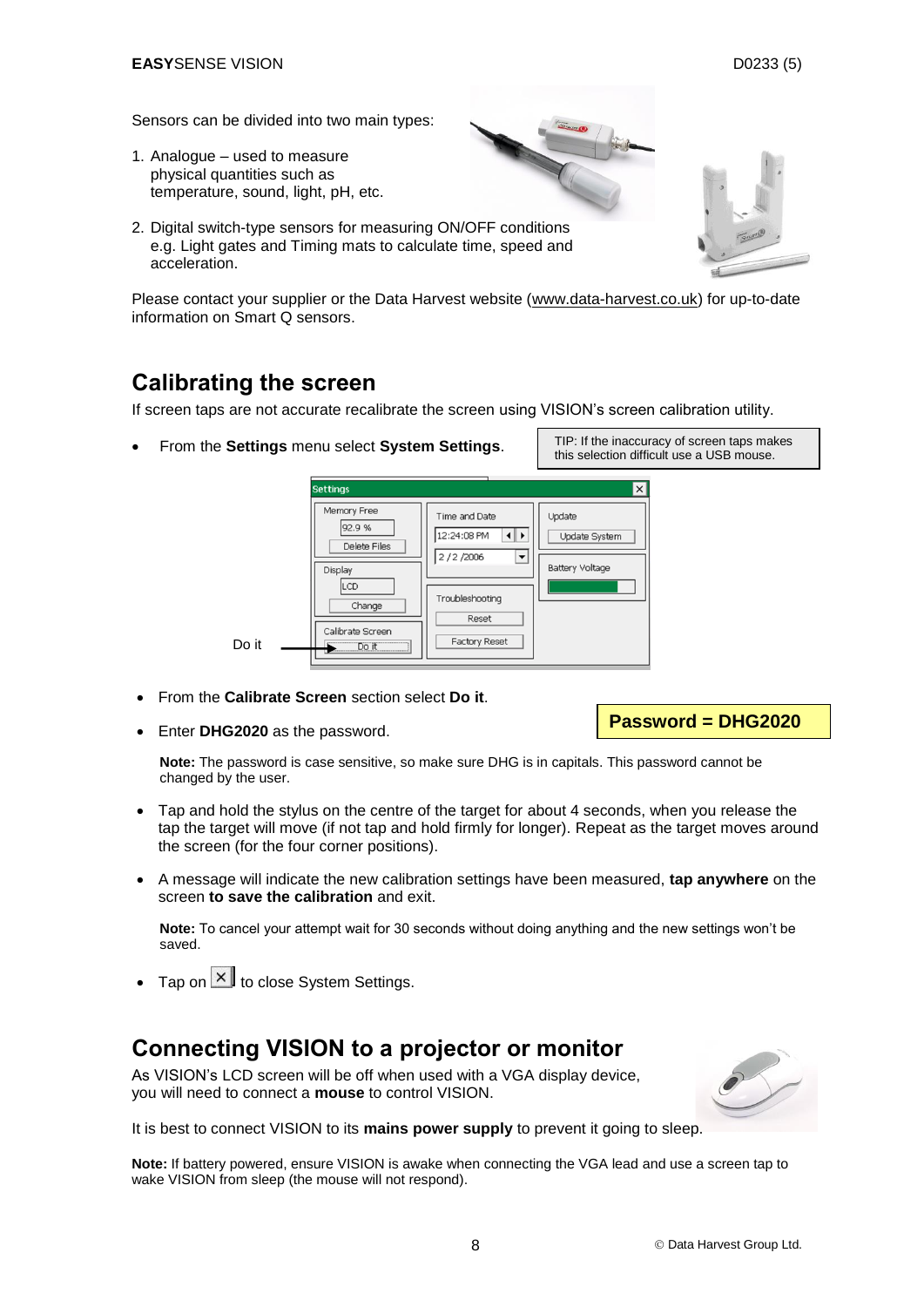- Connect a USB mouse to the USB host port  $\leftrightarrow$  on VISION.
- Connect the VGA lead from a projector or monitor to the VGA port  $\Box$  on VISION.

The display device should automatically be detected by VISION and the display will switch from the LCD display to the VGA display device.

If VISION does not detect the VGA device, a manual switch must be made:

- From the **Settings** menu select **System Settings**.
- From the Display menu select **Change**.
- VISION will now switch to the VGA display device

**Note:** As a safety measure, VISION will now give you 15 seconds to click on OK to stay on the VGA device; otherwise it will automatically switch back to the LCD display.

When you have finished using the VGA display device, either go back into System Settings and click change again or switch VISION off and on (it will always default back to LCD at power up).

## <span id="page-8-0"></span>**Using VISION as an interface (controlled by the EasySense software on a PC computer)**

**V3.0** or later of the EasySense PC software **must** be installed on the PC computer.

- Save any data you have on screen.
- Connect VISION to the PC using the USB cable supplied (connect the 'square' type B plug of the USB cable to the USB client port  $\Box$  on VISION and connect the 'flat' type A plug to a USB port on your computer).





VISION's screen will alter to show its USB connected.

Select **Interface** either from VISION's Home

screen or the PC Connection menu.



- The first time VISION is connected allow the USB device drivers to install.
- Open the EasySense software on your PC computer e.g. Start ► Programs ► Data Harvest ► and double click on EasySense Software. Select a new experiment mode from the Home screen i.e. EasyLog, Graph, Meters, Scope, SnapShot or Timing.

Logging rates can be set from 50 samples per second (20 ms interval) for capturing real-time data.



When you've finished using VISION as an interface, disconnect VISION from the USB port and VISION's EasySense software will restart.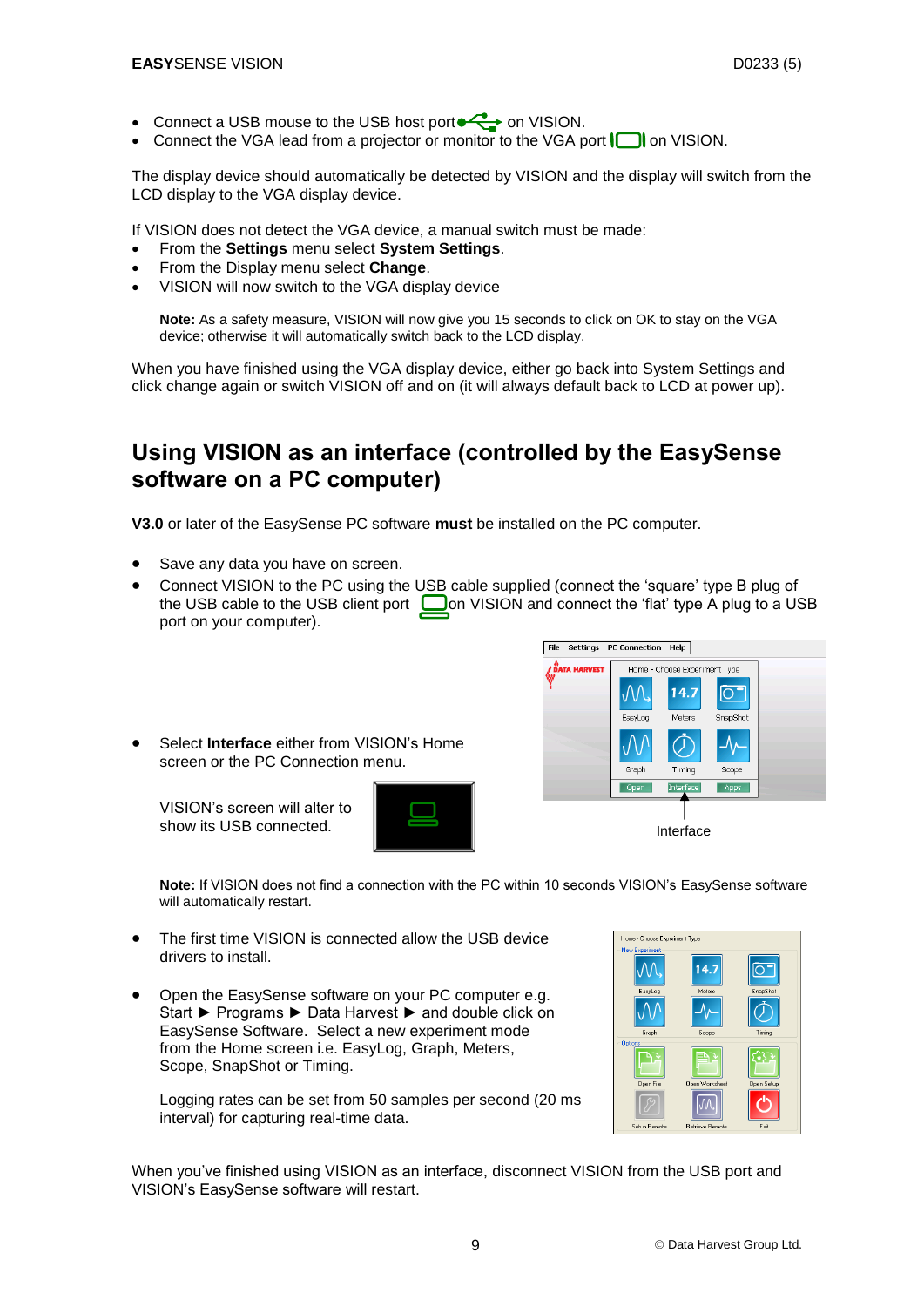#### **The first time the EasySense PC software is opened:**

**Step 1.** A '**Select Program Level**' window will automatically open. Select a suitable user level.

**Note:** Level 1 is aimed at 'start' level (e.g. up to 9 years old), Level 2 at 'mid' level (e.g. 9 – 15 years old) and Level 3 at 'exam' level (e.g.15 years plus).

#### **Step 2.**

A '**Select Interface**' window will automatically open to allow the correct interface and connection to be selected.

- (a) Select the **EasySense Range.**
- (b) Select the appropriate connection as **USB Port**.
- (c) If these settings will stay the same leave the 'Show at startup' box unticked.
- (d) Click on OK. The program will save the current selection.



## <span id="page-9-0"></span>**Transferring files between VISION and a PC computer**

Saved data files can either be transferred from VISION to your PC by using VISION in 'disc drive' mode or can be opened direct into the EasySense PC software by using the **Retrieve Remote** function while VISION is connected as an interface.

Saved setup and bitmap files can be transferred from VISION to your PC by using VISION in 'disc drive' mode.

- Save any data you have on screen.
- Connect VISION to the PC using the USB cable supplied (connect the 'square' type B plug of the USB cable to the USB client port  $\Box$  on VISION and connect the 'flat' type A plug to a USB port on your computer).

## <span id="page-9-1"></span>**Using VISION in Disc Drive mode**

- From the Home screen select **Disk**  File **Settings PC Connection Help Drive** from the **PC Connection**  Interface menu. Choose Experiment Type Disk Drive VISION's screen will alter to show it's USB connected.
- The first time VISION is connected allow the USB device drivers to install. VISION will appear as a removable storage device on the PC (no special drivers are required).

Windows Explorer can be used to drag and drop files between VISION and your PC (maximum file size for VISION is 5 MB).

| Removable Disk (D:)<br>L.                                                                                                                               |
|---------------------------------------------------------------------------------------------------------------------------------------------------------|
| $\rightarrow$<br>File<br>Edit View Favorites                                                                                                            |
| $\rightarrow$<br>$\rightarrow$<br>$\left(\begin{array}{ccc} \bullet & \bullet \\ \bullet & \bullet \end{array}\right)$ Back $\rightarrow$<br>$\epsilon$ |
| Address <b>D:\</b><br>Go                                                                                                                                |
| Data Files                                                                                                                                              |
| Setup Files                                                                                                                                             |
|                                                                                                                                                         |

**Note:** If no connection is made to the PC within 8 seconds then VISION's EasySense software will restart.

 When you've finished safely remove VISION from the PC e.g. by using the Safely Remove Hardware icon from the computer's taskbar and once safe to do so disconnect VISION from the USB port. VISIONs EasySense software will restart.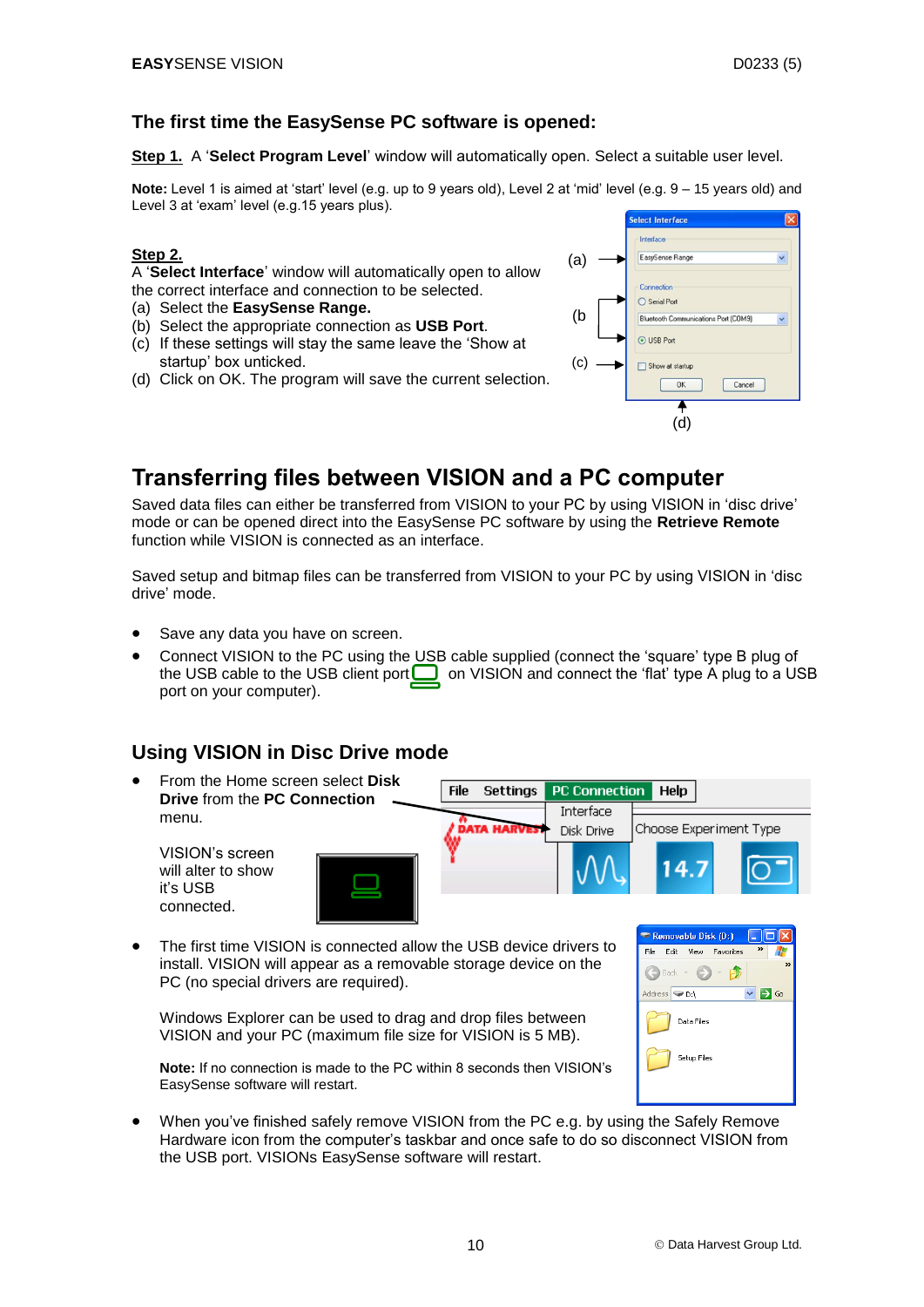#### <span id="page-10-0"></span>**With VISION connected as an Interface**

Select **Interface** either from VISION's Home screen or the PC Connection menu.

VISION's screen will alter to show it's USB connected.



- Open the EasySense software on your PC computer e.g. Start ► Programs ► Data Harvest ► and double click on EasySense Software.
- Select **Retrieve Remote** from the PC's Home screen.



• Select the data file from the list then Retrieve

When you've finished using VISION as an interface, disconnect VISION from the USB port and Visions EasySense software will restart.

## <span id="page-10-1"></span>**Opening and Saving files**

#### **Opening**

If you are opening a file saved on a memory stick connect the USB memory stick to the USB host port on VISION **before** selecting Open.

- Select **Open** either from the Home screen or from the File menu.
- Locate the EasySense data file (.SSL) and OK.

#### **Saving**

If you are saving to a memory stick connect the USB memory stick to the USB host port on VISION **before** selecting Save As.

- From the File menu select **Save As**.
- A dialogue box will open to allow the captured data to be saved as an EasySense file. Select the destination of your choice.
- Type in a name for the file (saved by default as **.SSL** type).

#### <span id="page-10-2"></span>**Auto save**

If the battery voltage level drops too low then VISION will auto-save data before shutting down. If this happens connect VISION to mains power and hold down the power button until the starting up screen appears. Select **Open** from the File menu – the data that had been collected will be saved in an .SSL file called **Auto-Saved Data** in the User Files\Data Files folder.

## <span id="page-10-3"></span>**Printing**

VISION will print to most Hewlett Packard PCL compatible printers.

Connect a compatible printer to the USB host port  $\overline{\bullet}$  on VISION (printer turned on). **Print Graph** or **Print Table\*** is located in the File menu.

**Note:** VISION will only print greyscale with a HP Colour LaserJet printer (not in colour).

\* Be aware that a table can use multiple pages to print.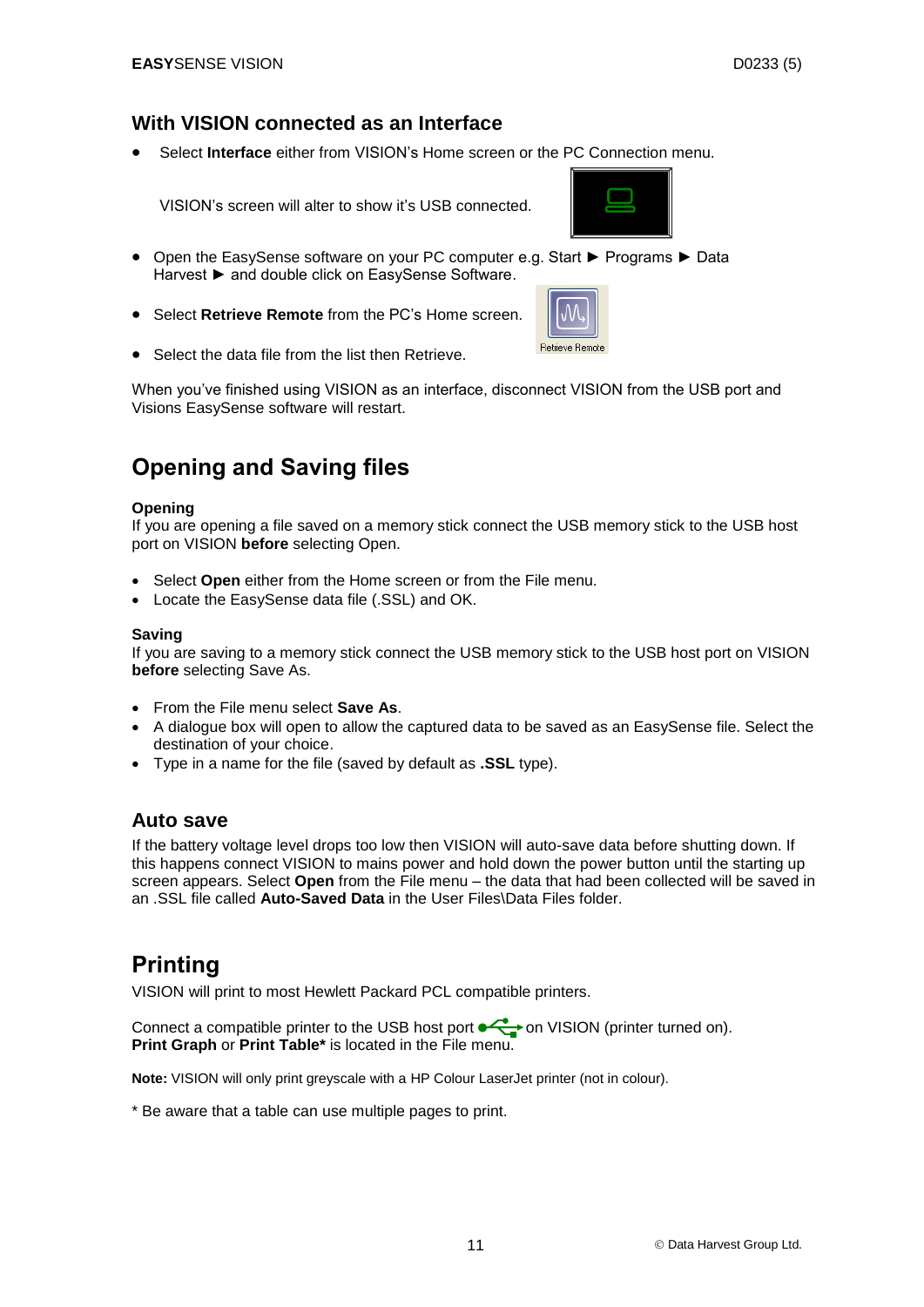## <span id="page-11-0"></span>**System information**

#### <span id="page-11-1"></span>**Powering EASY**SENSE **VISION**

While VISION is connected to its mains power supply it will not use sleep mode and will **remain awake**.

Generally there is no need to power down (reset) VISION except to speed up a battery recharge or to restart VISION's EasySense software if a fault occurs. (Saved data will be safe, but any unsaved data will be lost).

- To power down VISION: press and hold down the green power button for about 4 seconds a red warning symbol will appear  $\mathcal O$ , continue to hold until the screen goes blank.
- To power VISION back on: press and hold down the green power button until the 'Application loading' screen appears.

#### <span id="page-11-2"></span>**Mains power**

Use VISION's mains power supply adapter to power and recharge its internal batteries. Connect the power adapter to the power socket on the back of VISION and its power indicator will light.

Power supply specifications: 5V DC mains adaptor, able to supply 1000 mA, with a positive centre and negative outer pin.

#### <span id="page-11-5"></span><span id="page-11-3"></span>**Recharging batteries**

Connect VISION to its mains power supply adapter and leave to charge overnight.

#### **Notes:**

- Normally VISION will fully charge overnight but may take longer if its battery is totally flat.
- To ensure the fastest charging time unplug all sensors and peripherals (keyboards, mice, projectors, etc.).
- To divert all power to recharging VISION's batteries, power VISION down (press and hold down the power button for about 4 seconds until the screen goes blank).

#### <span id="page-11-4"></span>**Batteries**

VISION is fitted with a rechargeable lithium ion battery pack.

Battery life will depend on the sensors connected. For example a fully charged battery in good condition can power VISION in EasyLog mode with a Light level sensor connected for up to 14 days. If a high current sensor such as the Rotary Motion sensor is used then this will be reduced to less than 2 days.

Even when turned off, VISION will use a small amount of current, and the battery will slowly discharge.

Lithium ion batteries are 'memory-free' and prefer a partial rather than a full discharge. Constant partial discharges with frequent recharges will not cause any harm. Frequent full discharges should be avoided whenever possible.

The speed at which a lithium ion battery will age is governed by both its storage temperature (preferably less than 40ºC) and state-of-charge. Eventually the battery pack will no longer deliver the stored energy and will need to be replaced. A fully charged battery that looses its charge quickly will demonstrate the need for replacement. When this happens contact Data Harvest and request a battery replacement pack for VISION – Product No. 2036. *(Full instructions on how to replace the battery will be supplied with the replacement battery).*

Lithium batteries operate best at near room temperature (between 10 and 30˚C) but can be used at any temperature between 5 to 50˚C. If VISION has been left in the cold, let it warm to near room temperature before use.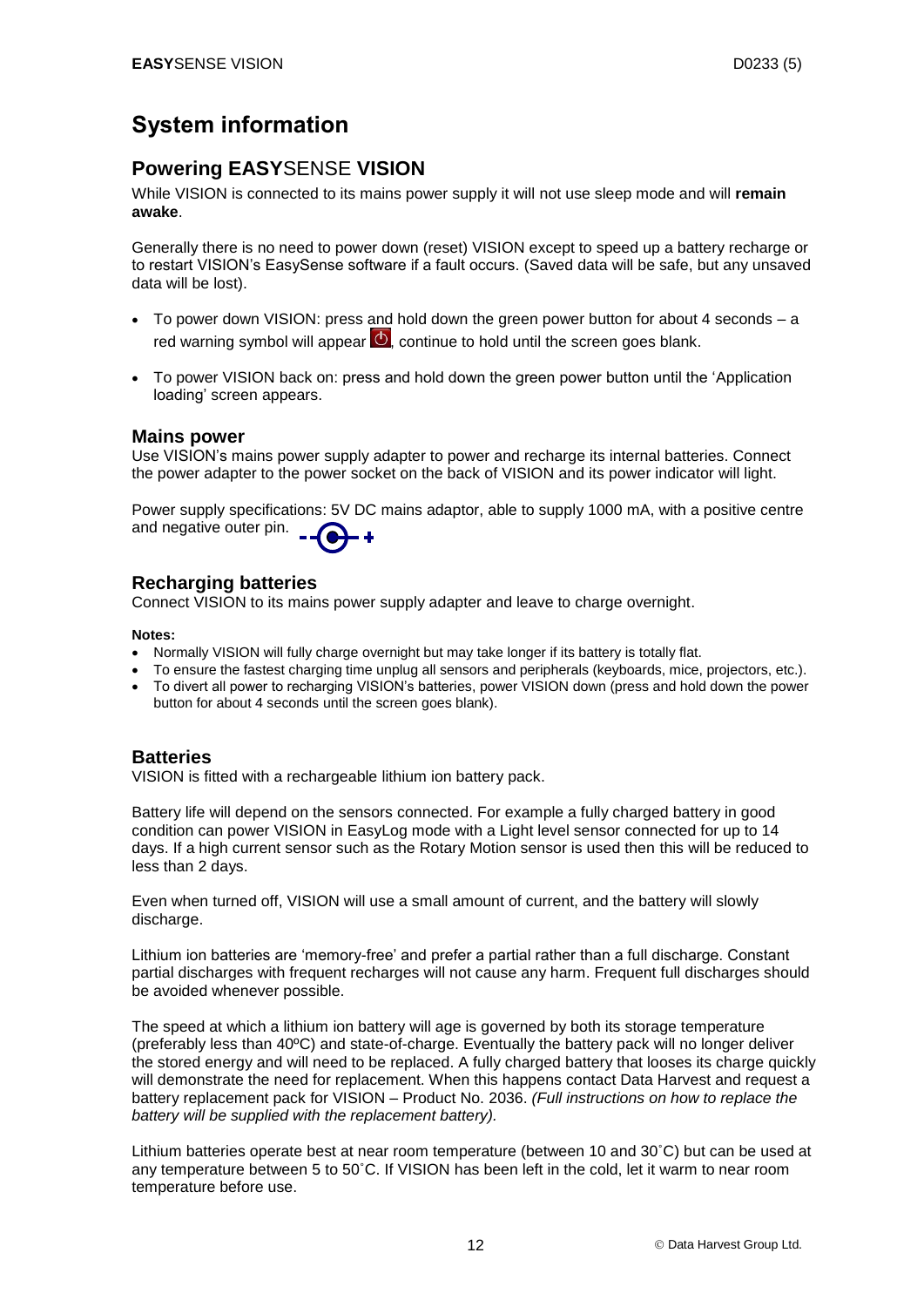#### <span id="page-12-0"></span>**Battery voltage**

- Select **System Settings** from the **Settings** menu.
- Battery Voltage will show an estimate of VISION's current battery voltage level.



#### **Memory Free**

This value indicates the percentage of free memory available for storing user data or setup files.





#### <span id="page-12-1"></span>**Deleting files**

There are two methods of deleting saved files (to free more memory).

- 1. Select **System Settings** from the **Settings** menu. From the Memory Free section select **Delete Files**. Select the appropriate data file (.ssl) or user setup file (.sss) from the list, and select Delete. Tap on  $\sqrt{\ }$  to close System Settings.
- 2. Connect VISION to the PC in **Disc Drive mode** (see [page 10\)](#page-9-1). VISION will appear as a removable storage device on the PC; use Windows Explorer to delete files from VISION's file storage area.

## <span id="page-12-2"></span>**Set date & time:**

To set the date and time on VISION select **System Settings** from the **Settings** menu.

**Time:** Select any numbers that are not correct and use the left pointer ◄ to reduce its value or the right pointer  $\blacktriangleright$  to increase its value.

Date: Select the down pointer ▼to open a calendar. Use the left or right pointers to scroll through the months and years and select the correct date.

Tap on  $\mathbf{X}$  to close System Settings.

#### <span id="page-12-3"></span>**Language**

If your VISION has a choice of languages there will be a **Set Language** option available from the **Settings** menu. Select the appropriate language from the drop down menu and then OK. The software will restart using the selected language.

## **Keyboard**

Tap on the coloured title bar and drag to move the keyboard to a different position on the screen.



#### **Select Keyboard**

Use Select Keyboard (Settings menu) to change your keyboard from a standard size to a larger keyboard. The keyboard will revert automatically to standard size if VISION is restarted.

**Note:** If a USB keyboard is attached to VISION then the on-screen keyboard will not appear.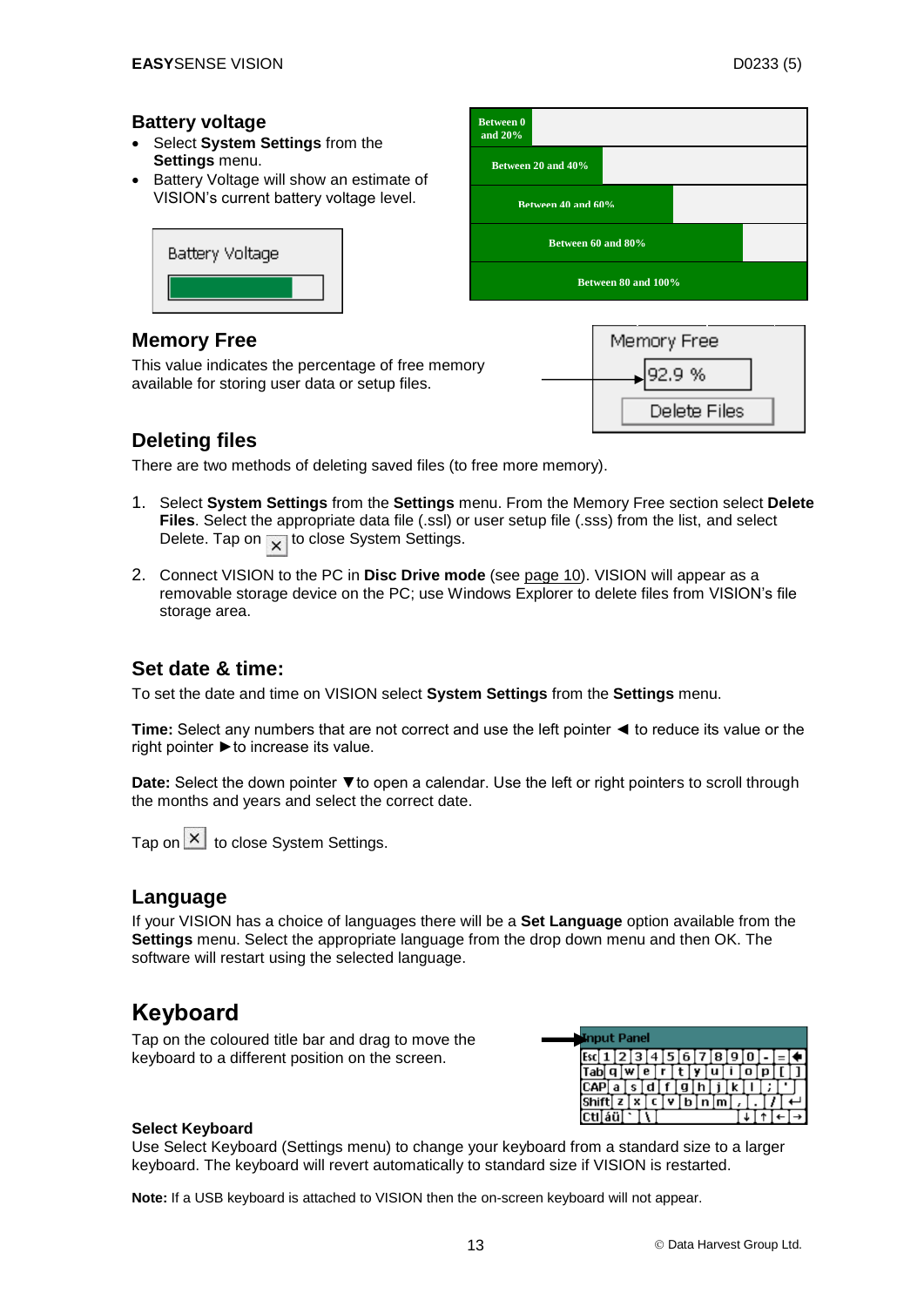## <span id="page-13-0"></span>**Apps**

Select **Apps** either from the **Home** screen or **File** menu to open or manage additional applications that have been installed on VISION e.g. the Periodic Table, Scientific Calculator.

#### **To install a new App**

- Download and **Save** the compressed application from the App Store at [www.dataharvest.co.uk](http://www.dataharvest.co.uk/) to your PC computer. 'Unzip' to extract the contents. Copy the application directory to the top level of a USB memory stick.
- Connect the USB memory stick to the USB host port  $\leftrightarrow$  on VISION.
- Select **Apps** either from the **Home** screen or **File** menu.
- Select **Install/Update** from the **Settings** menu.
- Select the application to install from the list and OK.

#### **To uninstall an App**

- Select **Apps** either from the **Home** screen or **File** menu.
- Select the application you want to remove.
- Select **Remove** from the **Settings** menu.
- Enter **DHG2020** as the password (the password is case sensitive, so make sure DHG is in capitals) and OK.

**Password = DHG2020**

## <span id="page-13-1"></span>**Technical specifications**

- 4 *Smart Q* sensor inputs
- VGA Out
- USB Host (1.1)
- USB Client (1.1) for connection to host PC
- 4.3" LCD Touch Screen (approx. 55 mm high x 95 mm wide 115 mm diagonal).
- Rechargeable battery pack: Lithium-ion 3.7 V, 4400 mAh
- Mains power supply: 5 V DC 1.0 A (Positive centre, negative outer pin)
- Maximum logging speed (per channel): 20 μs between samples (50 kHz)
- Digital timing from A to B: 4 μs resolution
- 12 bit analogue sampling resolution
- Firmware upgradeable
- External dimensions: Approx. 53 mm high x 160 mm wide x 115 mm deep
- VISION (logger only) weight: approx. 410 g

## <span id="page-13-2"></span>**Care & maintenance**

- VISION is designed to be operated on a desk or hand held.
- Wipe clean with a lint-free soft dry cloth e.g. a microfiber cloth that is specifically designed to clean glass.
- Do **not** use any liquid or cleaning agent.
- A standard SONY PSP LCD clear Screen Protector (not PSP Go) can be utilised to protect the screen from surface scratches.
- VISION is **not** water or shower proof. If it is to be used in an environment where it could get wet, precautions must be taken to ensure that liquid cannot enter the unit.

**Note:** If placed in a waterproof housing e.g. a plastic box, ensure that condensation does not make contact with VISION.

 VISION is suitable for use in temperature ranges of 5 to 50˚C and 0 to 95% RH (noncondensing).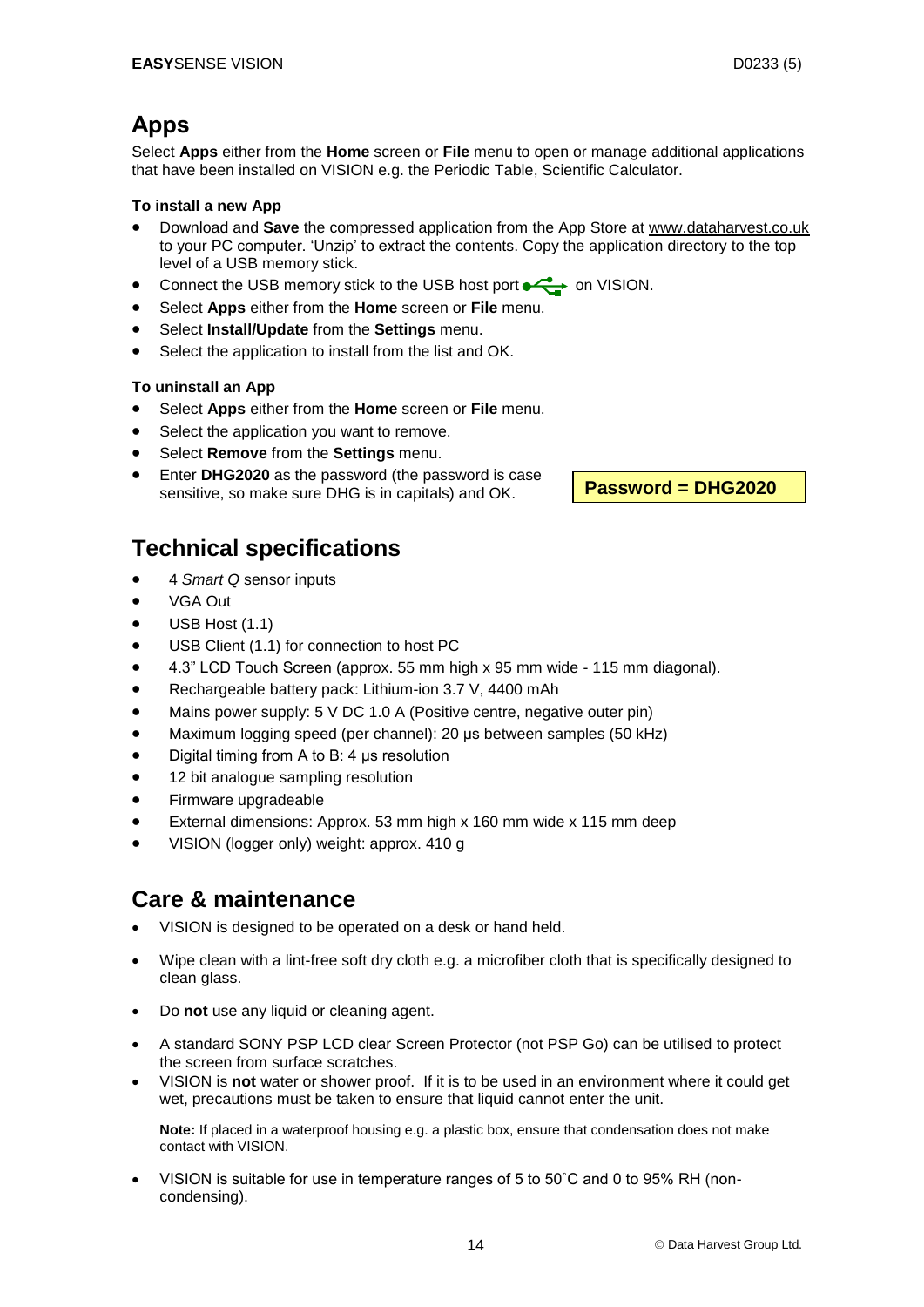- If VISION has been left in the cold, let it warm to near room temperature before use.
- Do not subject to extreme heat or cold. Do not expose to direct sunlight for extended periods of time. Do not expose to temperatures greater than 60˚C, e.g. near a heater or inside a car in hot weather.

## <span id="page-14-0"></span>**Troubleshooting**

Should VISION fail to respond or before reporting a fault please attempt a reset, which is available at two levels.

- **Reset** to restart VISION saved data will be safe, but any unsaved data will be lost.
- **Factory Reset** this will reset VISION to its factory settings. All user memory will be cleared (user created data and setup files will be erased).
- 1. Select **System Settings** from the **Settings** menu.
- 2. From the **Troubleshooting** section select either Reset or Factory Reset and say Yes to the warning message.



3. VISON will automatically reset and the start up screen will appear.

There are no serviceable parts inside VISION. If you are experiencing a problem, please contact Data Harvest.

Please provide details of:

- The type of unit being used i.e. VISION.
- A description of the problem being encountered.
- The VISION's software and firmware version numbers (available from **Help ► About**).
- If being used with a PC, the computer platform with which it is being used and the EasySense PC software's version number.

If the problem is encountered when in use with a PC, please telephone from a location where you can operate VISION and the PC.

**Note:** Dismantling VISION will invalidate the warranty and may render the unit un-repairable.

#### <span id="page-14-1"></span>**Battery replacement**

When replacing the battery, only use a replacement battery pack supplied by Data Harvest (Product No. 2036). *(Full instructions on how to replace the battery will be supplied with the replacement battery pack).*

## <span id="page-14-2"></span>**Updating EASYSENSE VISION's firmware**

Occasionally Data Harvest may release updated firmware which will contain improvements or new features. Firmware updates and instructions on how to upgrade will be made available from the Resources tab at [www.data-harvest.co.uk/vision.](http://www.dataharvest.co.uk/products.php?g=sci&ppg=sci&a=sec&ppa=sec&t=dl&code=2020)

To determine the version of firmware and software and release your VISION is currently using select **About** from the **Help** menu.

**Warning:** User data and setup files will be erased as part of the update process. Please ensure that you have transferred all user files stored on VISION to a memory stick or PC before updating.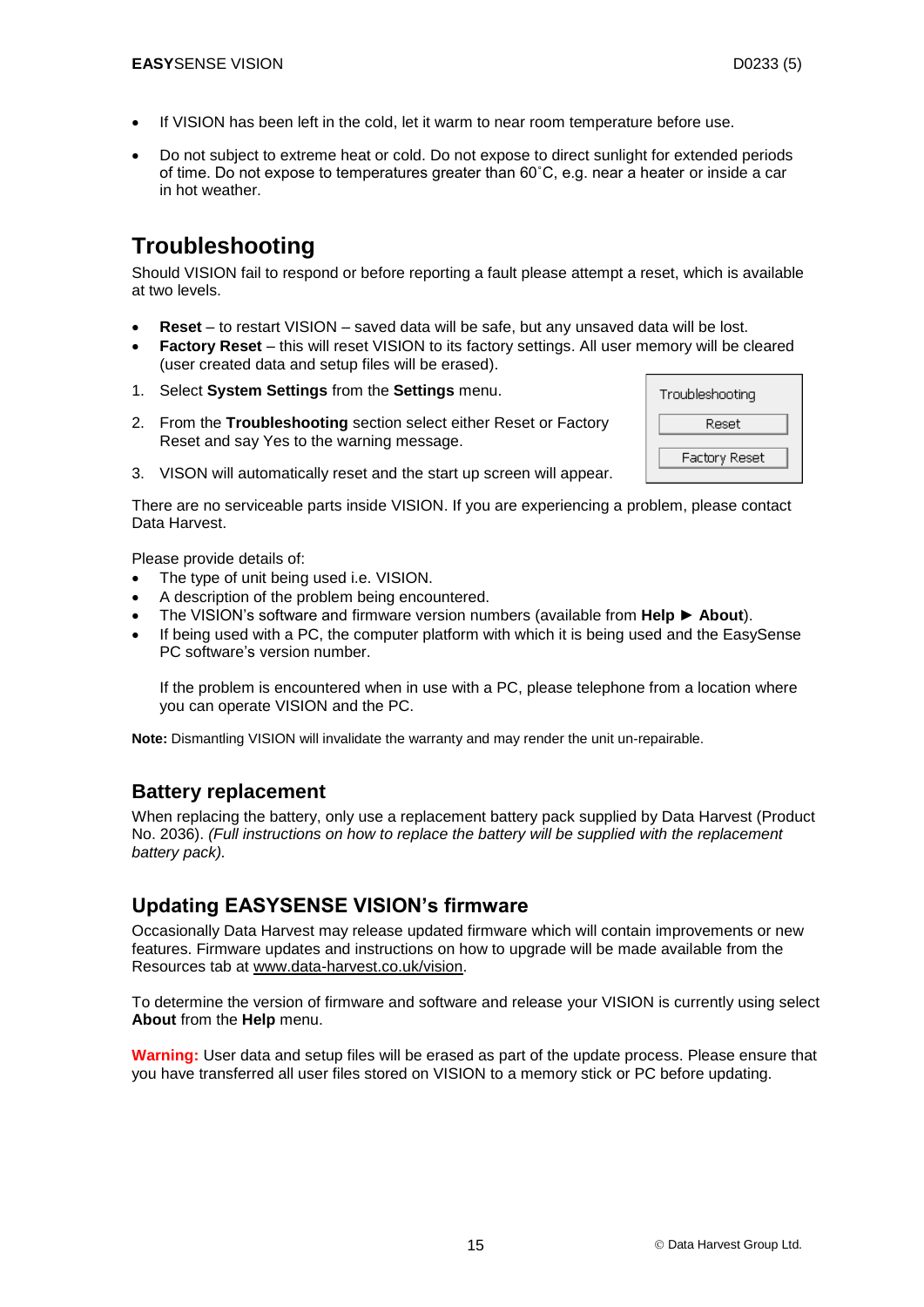## <span id="page-15-0"></span>**Using VISION WiFi with Apple iPad**

VISION WiFi can operate in two different modes:

#### **1. Connected to its own local network (Access Point)**

VISION WiFi is set to Access point by default. In this mode the iPad connects to a network created by VISION. This connection is typically used when not in range or able to access the school's network (perhaps on a field trip). While connected to VISION in Access mode, the iPad will NOT be connected to any other networks, and therefore unable to access other items such as web pages, email, cloud storage, etc.

#### **2. Connecting to an existing school's network (Infrastructure)**

In this mode VISION WiFi and the iPad connect to the same existing network. It has the advantage of allowing the iPad to remain connected to other resources delivered by the school network, such as web access, email, printing and cloud storage facilities, etc.

#### <span id="page-15-1"></span>**The EasySense App**

EasySense iPad is a free app. Search for 'EasySense' in the App Store on your iPad and install.

## <span id="page-15-2"></span>**Using VISION in WiFi mode**

It is recommended that VISION is connected to its **mains power supply** when used in WiFi mode as the power requirements are high, and will drain the battery quickly.

To start using VISION in WiFi mode:

- 1) From the Home screen tap on the **Apps** button
- 2) Double tap on the **WiFi** icon.

After a few seconds a VISION WiFi screen with a green tick will appear. VISION is now ready to be used.

#### **Notes**

- The name of the VISION logger and the network currently selected is shown on this screen. This information is required when connecting an iPad to the VISION. (To rename a network or VISION, see 'setting up the wireless network').
- VISION WiFi uses 802.11b. Make sure the WiFi network is compatible with **b** mode.

#### **Connection to an existing network (Infrastructure)**

- 1) From the VISION WiFi screen tap on **Settings**.
- 2) Enter **DHG2020** as the passphrase, OK.
- 3) Give the VISION logger a new name (optional).
- 4) Tap the **Infrastructure** radio button.
- 5) Select the schools network from the list that appears, OK.
- 6) If required enter the passphrase (provided by your school network administrator), OK.
- 7) Tap on **OK**.

After a few seconds the VISION WiFi screen (with green tick) will reappear, VISION is now connected to the selected network.

It is possible to connect a number of VISION WiFi loggers to the school network simultaneously, each with its own unique name. From the iPad simply select the required VISION by choosing it from the list provided inside the EasySense iPad software.



| nnan Daimh          | <br>) Infrastructure                                                                 |
|---------------------|--------------------------------------------------------------------------------------|
| Network Name        | SSID                                                                                 |
| DHG                 | BTBusinessHub-135<br><b>BTBusinessHuh-477</b><br>BTOpenzone                          |
| Vision Name         |                                                                                      |
| Vision 2            | <b>Input Panel</b><br>4 5<br>l 6<br>з<br>ſab<br>w<br>e<br>a                          |
| Version: 1.00<br>OK | CAP<br>d<br>a<br>s<br>a<br>×<br>r.<br>7<br>v<br>Shift<br>Cancel<br>Dtiláü<br>$\cdot$ |



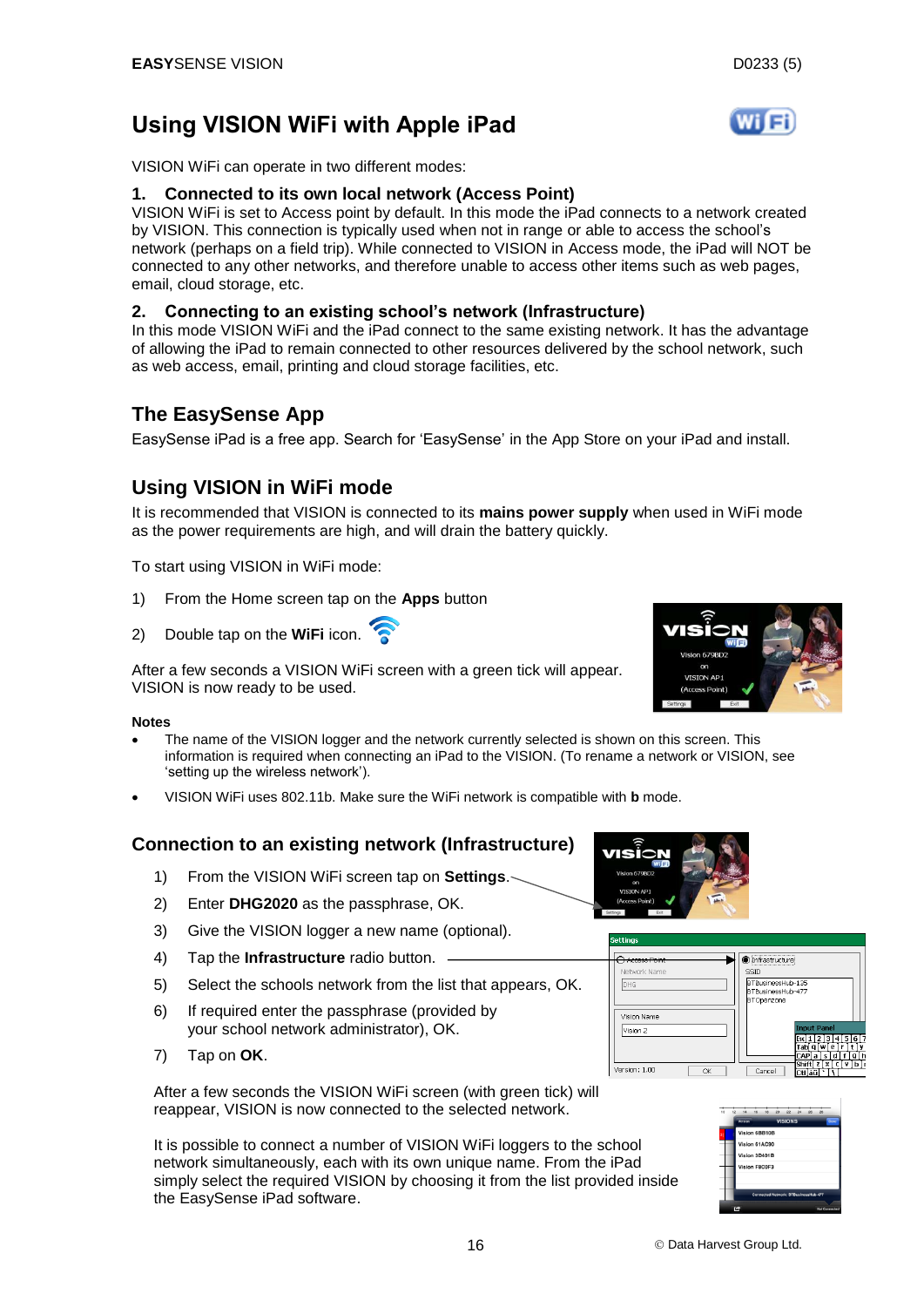# <span id="page-16-1"></span><span id="page-16-0"></span>**VISION network connection (Access Point)**

- 1) From the VISION WiFi screen (on VISION), tap on **Settings**.
- 2) Enter **DHG2020** as the passphrase, OK.
- 3) Change the name of the VISION logger (optional).
- 4) Tap the **Access Point** radio button.
- 5) Enter a name for the network to be created (optional).
- 6) Tap on **OK.**

After a few seconds the VISION WiFi screen (with green tick) will reappear. VISION has now created its own network.

**Note:** It is possible to have multiple VISION WiFi loggers each creating their own separate networks.

#### **Connecting to VISION WiFi from the iPad**

- 1) Ensure VISION is in WiFi mode by running the WiFi App (shows the WiFi screen with green tick).
- 2) Ensure the iPad is connected to the same network as VISION:
	- Tap on the **Settings** icon on the iPad.
		- Tap on the **Wi-Fi** link.
		- Ensure the Wi-Fi button is in the ON position.
		- Choose from the list of available networks.
		- Enter a network passphrase if asked.
	- A tick will appear next to a network once it has been joined.
- 3) Start the **EasySense** App on the iPad.
- 4) Tap on the status button '**Not Connected**' on the bottom right of the screen.
- 5) Select a VISION logger from the list.
- 6) The status button will change to show that it is '**Controlling Vision xx** or **Viewing Vision xx**'.

To exit VISION from WiFi mode select the Exit button from VISIONs WiFi screen and VISION will restart.

#### <span id="page-16-2"></span>**Connecting a group of iPads to a VISION**

It is possible for a group of iPads to connect to one VISION WiFi simultaneously to allow students to work collaboratively on a single experiment.

When connecting to VISION, the first iPad to connect is given 'control' of the logger and will therefore be able to setup, start and stop the experiment. All subsequent iPads that connect to the logger are given 'Viewer' status, they will see the setup changes made by the controller, and as data is captured it will appear in real time.

When the recording stops, all iPads will automatically save their own copy of the captured data in the internal iPad memory. One iPad cannot change or delete the data held on another iPad.

To leave a group, simply tap on the status button again to disconnect (bottom right of the iPad screen).

To release or swap control of the VISION, the controlling iPad simply taps on the status button; this will disconnect all iPads. (A new controlling iPad can be chosen by ensuring that it is the first to reconnect.)





| <b>Settings</b>                             |                                                                                                                               |
|---------------------------------------------|-------------------------------------------------------------------------------------------------------------------------------|
| Access Point<br>Network Name<br><b>IDHG</b> | Infrastructure<br>SSID                                                                                                        |
| Vision Name<br>Vision 2                     | <b>Input Panel</b><br>516<br>$-41$<br>з<br>τŵ.<br>Tabl<br>е<br>a<br>CAP<br>d<br>a<br>s<br>a<br>lx i c i<br>-21<br>vh<br>Shift |
| Version: 1.00<br>$C$ $OK$                   | Cancel<br>ctiláül                                                                                                             |